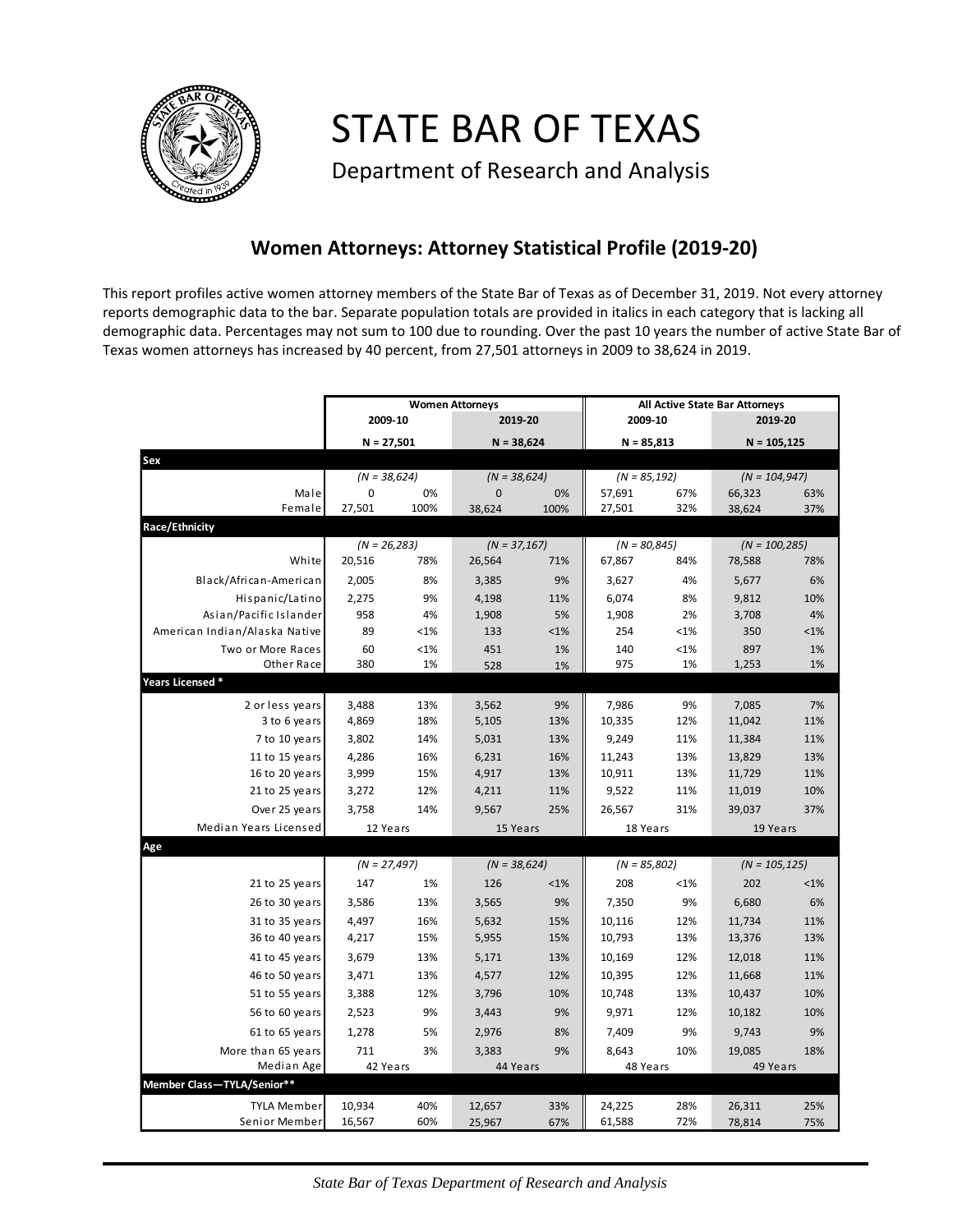|                                      | <b>Women Attorneys</b>   |                          |                |         | <b>All Active State Bar Attorneys</b> |     |                 |         |  |
|--------------------------------------|--------------------------|--------------------------|----------------|---------|---------------------------------------|-----|-----------------|---------|--|
|                                      | 2009-10                  |                          | 2019-20        |         | 2009-10                               |     | 2019-20         |         |  |
|                                      | $N = 27,501$             |                          | $N = 38,624$   |         | $N = 85,813$                          |     | $N = 105,125$   |         |  |
| <b>Law School Attended</b>           |                          |                          |                |         |                                       |     |                 |         |  |
| <b>Baylor University</b>             | 1,364                    | 5%                       | 1,874          | 5%      | 5,332                                 | 6%  | 5,909           | 6%      |  |
| St. Mary's                           | 2.097                    | 8%                       | 2,806          | 7%      | 6.249                                 | 7%  | 7,458           | 7%      |  |
| SMU Dedman/Southern Methodist        | 2,331                    | 8%                       | 3,146          | 8%      | 7,184                                 | 8%  | 8,428           | 8%      |  |
| South Texas                          | 3,193                    | 12%                      | 4,305          | 11%     | 9,461                                 | 11% | 11,336          | 11%     |  |
| Texas Southern                       | 1,051                    | 4%                       | 1,547          | 4%      | 2,679                                 | 3%  | 3,493           | 3%      |  |
| Texas Tech                           | 1.763                    | 6%                       | 2,446          | 6%      | 5.504                                 | 6%  | 6,740           | 6%      |  |
| Texas A&M/Formerly Texas Wesleyan    | 1,014                    | 4%                       | 1,796          | 5%      | 2,206                                 | 3%  | 3,738           | 4%      |  |
| University of Houston                | 3,307                    | 12%                      | 3,900          | 10%     | 9,147                                 | 11% | 10,186          | 10%     |  |
| University of Texas                  | 4,337                    | 16%                      | 5,064          | 13%     | 15,781                                | 18% | 15,988          | 15%     |  |
| UNT Dallas/North Texas School of Law | $\ddotsc$                | $\overline{\phantom{a}}$ | 105            | $< 1\%$ | $\sim$                                | Ξ.  | 405             | < 1%    |  |
| Out-of-State/Other Law School        | 7,044                    | 26%                      | 11,635         | 30%     | 22,270                                | 26% | 31,444          | 30%     |  |
| <b>Primary Occupation</b>            |                          |                          |                |         |                                       |     |                 |         |  |
|                                      | $(N = 22,602)$           |                          | $(N = 28,671)$ |         | $(N = 73,798)$                        |     | $(N = 83, 102)$ |         |  |
| Private Practitioners                |                          |                          |                |         |                                       |     |                 |         |  |
| Solo Practitioners                   | 4,261                    | 19%                      | 5,254          | 18%     | 17,453                                | 24% | 18,480          | 22%     |  |
| 2 to 5 attorneys                     | 3,085                    | 14%                      | 3,630          | 13%     | 11,621                                | 16% | 12,434          | 15%     |  |
| 6 to 10 attorneys                    | 926                      | 4%                       | 1,228          | 4%      | 3,739                                 | 5%  | 4,168           | 5%      |  |
| 11 to 24 attorneys                   | 1,071                    | 5%                       | 1,233          | 4%      | 4,120                                 | 6%  | 4,369           | 5%      |  |
| 25 to 40 attorneys                   | 521                      | 2%                       | 648            | 2%      | 1,941                                 | 3%  | 2,218           | 3%      |  |
| 41 to 60 attorneys                   | 315                      | 1%                       | 372            | 1%      | 1,077                                 | 1%  | 1,279           | 2%      |  |
| More than 60 attorneys               | 2,504                    | 11%                      | 2,707          | 9%      | 8,767                                 | 12% | 9,382           | 11%     |  |
| <b>Subtotal</b>                      | 12,683                   | 56%                      | 15,072         | 53%     | 48,718                                | 66% | 52,330          | 63%     |  |
| Government Attorney                  | 3,860                    | 17%                      | 4,250          | 15%     | 8,263                                 | 11% | 8,349           | 10%     |  |
| Full-Time Judge                      | 482                      | 2%                       | 611            | 2%      | 1,610                                 | 2%  | 1,664           | 2%      |  |
| Law Faculty                          | 222                      | 1%                       | 270            | 1%      | 518                                   | 1%  | 585             | 1%      |  |
| Corporate/In-House Counsel           | 2,672                    | 12%                      | 3,919          | 14%     | 7,557                                 | 10% | 9,774           | 12%     |  |
| Other Law Related                    | 1,029                    | 5%                       | 1,514          | 5%      | 2,228                                 | 3%  | 2,973           | 4%      |  |
| Other Non-Law Related                | 690                      | 3%                       | 978            | 3%      | 2,121                                 | 3%  | 2,525           | 3%      |  |
| Public Interest Lawyer               | $\overline{\phantom{a}}$ | $\ddotsc$                | 709            | 2%      | u.                                    | ÷.  | 1,068           | 1%      |  |
| Retired-Not Working                  | 321                      | 1%                       | 844            | 3%      | 1,785                                 | 2%  | 3,028           | 4%      |  |
| Unemployed-Looking                   | 287                      | 1%                       | 142            | 0%      | 497                                   | 1%  | 290             | $< 1\%$ |  |
| Unemployed-Not Looking               | 356                      | 2%                       | 362            | 1%      | 501                                   | 1%  | 516             | 1%      |  |
| <b>Members of State Bar Sections</b> |                          |                          |                |         |                                       |     |                 |         |  |
| <b>Section Members</b>               | 10,852                   | 39%                      | 16,705         | 43%     | 35,219                                | 41% | 44,428          | 42%     |  |
| Non Section Members                  | 16.649                   | 61%                      | 21,919         | 57%     | 50,594                                | 59% | 60,697          | 58%     |  |
| Members of One Section               | 6,132                    | 22%                      | 8,932          | 23%     | 18,288                                | 21% | 22,963          | 22%     |  |
| Members of Two Sections              | 2,940                    | 11%                      | 4,652          | 12%     | 9,917                                 | 12% | 12,574          | 12%     |  |
| Members of Three Sections            | 1,129                    | 4%                       | 1,928          | 5%      | 4,133                                 | 5%  | 5,138           | 5%      |  |
| Members of Four or More Sections     | 651                      | 2%                       | 1,193          | 3%      | 2,881                                 | 3%  | 3,753           | 4%      |  |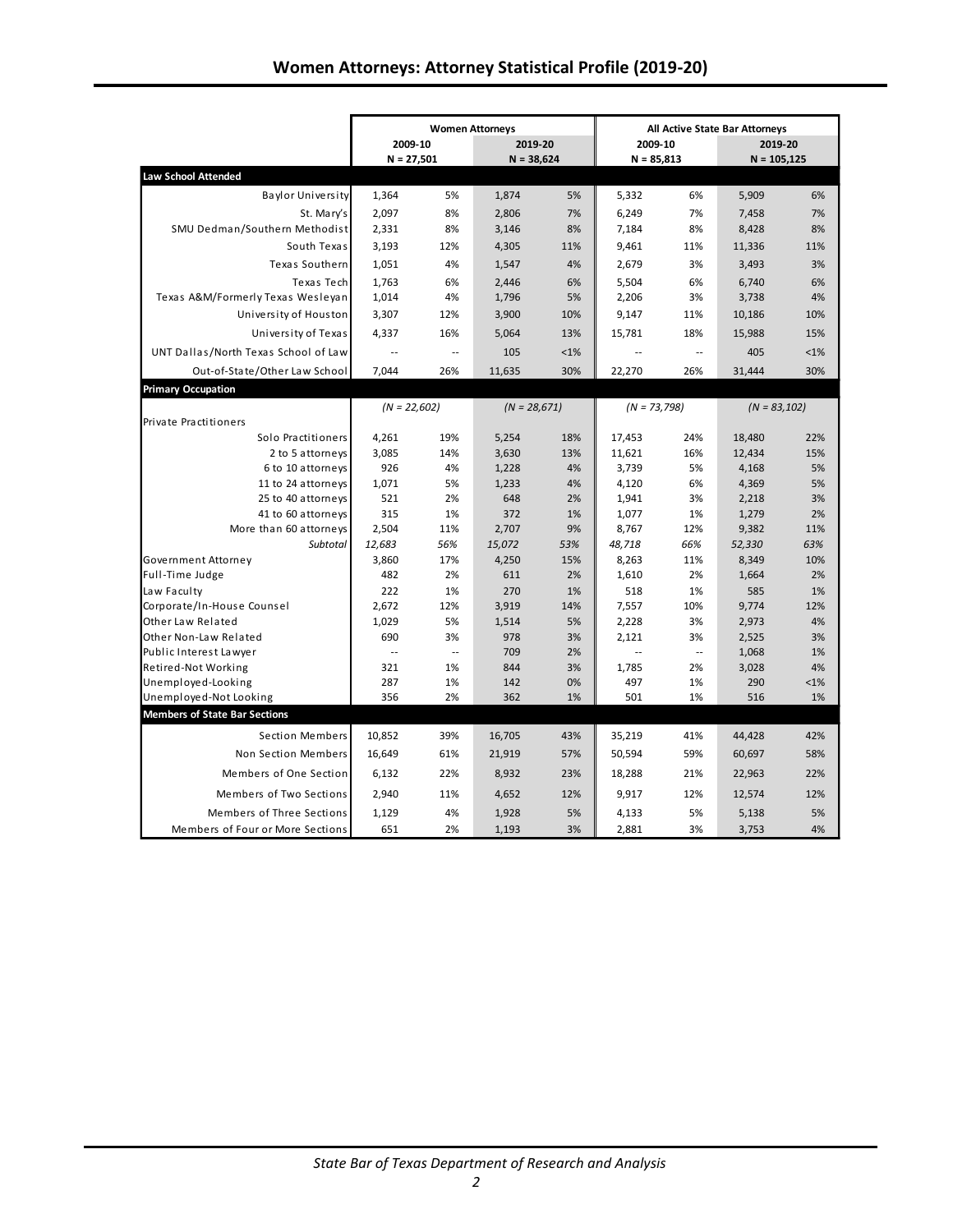| Attorneys can belong to multiple sections,                                 | <b>Women Attorneys</b>     |                          |              | All Active State Bar Attorneys |                                   |                                |                |               |
|----------------------------------------------------------------------------|----------------------------|--------------------------|--------------|--------------------------------|-----------------------------------|--------------------------------|----------------|---------------|
| therefore the percents do not sum to 100%                                  | 2009-10                    |                          | 2019-20      |                                | 2009-10                           |                                | 2019-20        |               |
|                                                                            | $N = 27,501$               |                          | $N = 38,624$ |                                | $N = 85,813$                      |                                | $N = 105,125$  |               |
| <b>Section Membership</b>                                                  |                            |                          |              |                                |                                   |                                |                |               |
| Administrative and Public Law                                              | 371                        | 1%                       | 427          | 1%                             | 1,119                             | 1%                             | 1,149          | 1%            |
| African-American Lawyers                                                   | 205                        | 1%                       | 472          | 1%                             | 390                               | $< 1\%$                        | 803            | 1%            |
| Alternative Dispute Resolution                                             | 349                        | 1%                       | 427          | 1%                             | 1,135                             | 1%                             | 1,127          | 1%            |
| Animal Law                                                                 | 200                        | 1%                       | 235          | 1%                             | 317                               | <1%                            | 336            | $< 1\%$       |
| Antitrust and Business Litigation                                          | 161                        | 1%                       | 149          | $<1\%$                         | 1,097                             | 1%                             | 862            | 1%            |
| Appellate                                                                  | 593                        | 2%                       | 787          | 2%                             | 1,750                             | 2%                             | 2,067          | 2%            |
| Asian-Pacific Interest                                                     | 101                        | $< 1\%$                  | 152          | $<1\%$                         | 238                               | $< 1\%$                        | 343            | $< 1\%$       |
| Aviation Law                                                               | 37                         | < 1%                     | 55           | $<1\%$                         | 248                               | $< 1\%$                        | 291            | < 1%          |
| Bankruptcy Law                                                             | 405                        | 1%                       | 447          | 1%                             | 1,418                             | 2%                             | 1,449          | 1%            |
| <b>Business Law</b>                                                        | 782                        | 3%                       | 1,113        | 3%                             | 3,897                             | 5%                             | 4,403          | 4%            |
| Child Protection Law                                                       | $\overline{\phantom{a}}$ . | $\overline{\phantom{a}}$ | 631          | 2%                             | $\overline{\phantom{a}}$          | $\overline{\phantom{a}}$       | 882            | 1%            |
| Civil Liberties & Civil Rights                                             | 81                         | < 1%                     | 136          | $< 1\%$                        | 218                               | $< 1\%$                        | 365            | $< 1\%$       |
| Collaborative Law                                                          | $\overline{\phantom{a}}$   | $\overline{\phantom{a}}$ | 156          | $< 1\%$                        | $\ddotsc$                         | $\sim$ $\sim$                  | 246            | $< 1\%$       |
| Computer and Technology                                                    | 143                        | 1%                       | 619          | 2%                             | 774                               | 1%                             | 1,994          | 2%            |
| Construction Law                                                           | 357                        | 1%                       | 551          | 1%                             | 2,051                             | 2%                             | 2,414          | 2%            |
| Consumer and Commercial Law                                                | 242                        | 1%                       | 276          | 1%                             | 1,326                             | 2%                             | 1,202          | 1%            |
| Corporate Counsel                                                          | 934                        | 3%                       | 1,735        | 4%                             | 3,159                             | 4%                             | 4,633          | 4%            |
| Criminal Justice                                                           | 720                        | 3%                       | 996          | 3%                             |                                   | 3%                             |                | 3%            |
|                                                                            |                            |                          |              |                                | 2,621                             |                                | 3,080          |               |
| Entertainment and Sports Law<br><b>Environmental and Natural Resources</b> | 134                        | $< 1\%$                  | 176          | $<1\%$                         | 523                               | 1%<br>2%                       | 585            | 1%            |
|                                                                            | 391                        | 1%<br>8%                 | 454<br>3,175 | 1%<br>8%                       | 1,312                             | 6%                             | 1,242          | 1%<br>6%      |
| Family Law<br>General Practice, Solo, and Small Firm                       | 2,241<br>488               | 2%                       | 575          | 1%                             | 4,944<br>1,977                    | 2%                             | 5,901<br>1,982 | 2%            |
| Government Lawyers                                                         | 348                        | 1%                       | 444          | 1%                             | 817                               | 1%                             | 1,010          | 1%            |
| Health Law                                                                 | 522                        | 2%                       | 792          | 2%                             | 1,292                             | 2%                             | 1,707          | 2%            |
| Hispanic Issues                                                            | 149                        | 1%                       | 235          | 1%                             | 373                               | $< 1\%$                        | 549            | 1%            |
| Immigration and Nationality Law                                            | $\sim$                     | $\ddotsc$                | 691          | 2%                             | $\sim$                            | $\ddotsc$                      | 1,327          | 1%            |
| Insurance Law                                                              | 362                        | 1%                       | 655          | 2%                             | 1,588                             | 2%                             | 2,148          | 2%            |
| Intellectual Property Law                                                  | 430                        | 2%                       | 560          | 1%                             | 2,084                             | 2%                             | 2,406          | 2%            |
| International Law                                                          | 218                        | 1%                       | 285          | 1%                             | 847                               | 1%                             | 856            | 1%            |
| James C. Watson Inn                                                        | 25                         | <1%                      | 25           | $<1\%$                         | 155                               | $< 1\%$                        | 109            | $< 1\%$       |
| Judicial                                                                   | 249                        | 1%                       | 347          | 1%                             | 1,034                             | 1%                             | 922            | 1%            |
| Justice of the Peace Courts                                                | 19                         | < 1%                     | 42           | $<1\%$                         | 62                                | $< 1\%$                        | 137            | $< 1\%$       |
| Juvenile Law                                                               | 364                        | 1%                       | 426          | 1%                             | 807                               | 1%                             | 822            | 1%            |
| Labor and Employment Law<br>Legislative and Campaign Law                   | 1,077                      | 4%<br>< 1%               | 1,493<br>130 | 4%<br>$<1\%$                   | 2,766<br>$\overline{\phantom{a}}$ | 3%<br>$\overline{\phantom{a}}$ | 3,218<br>359   | 3%<br>$< 1\%$ |
| LGBT Law                                                                   | 285                        | 1%                       | 242          | 1%                             | 213                               | < 1%                           | 545            | 1%            |
| Litigation                                                                 | 1,564                      | 6%                       | 2,157        | 6%                             | 7,477                             | 9%                             | 8,235          | 8%            |
| Litigation -Sustaining                                                     | $\overline{\phantom{a}}$   | $\overline{\phantom{a}}$ | 74           | $<1\%$                         | $\overline{\phantom{a}}$          | $\overline{\phantom{a}}$       | 333            | $< 1\%$       |
| Military and Veterans Law                                                  | 53                         | <1%                      | 132          | $< 1\%$                        | 289                               | $< 1\%$                        | 447            | $< 1\%$       |
| Municipal Judges                                                           | 112                        | <1%                      | 112          | $<1\%$                         | 292                               | <1%                            | 287            | $< 1\%$       |
| Native American Law                                                        | 33                         | <1%                      | 47           | $< 1\%$                        | 111                               | $< 1\%$                        | 119            | $< 1\%$       |
| Oil, Gas and Energy Resources Law                                          | 530                        | 2%                       | 1,209        | 3%                             | 3,007                             | 4%                             | 4,687          | 4%            |
| Poverty Law                                                                | 262                        | 1%                       | 410          | 1%                             | 429                               | $< 1\%$                        | 602            | 1%            |
| Public Utility Law                                                         | 131                        | <1%                      | 161          | $< 1\%$                        | 438                               | 1%                             | 472            | <1%           |
| Real Estate, Probate & Trust Law                                           | 1,827                      | 7%                       | 3,147        | 8%                             | 7,184                             | 8%                             | 9,051          | 9%            |
| School Law                                                                 | 285                        | 1%                       | 404          | 1%                             | 625                               | 1%                             | 792            | 1%            |
| Tax                                                                        | 412                        | 1%                       | 633          | 2%                             | 1,870                             | 2%                             | 2,197          | 2%            |
| Women and the Law                                                          | 420                        | 2%                       | 1,252        | 3%                             | 440                               | 1%                             | 1,268          | 1%            |
| Workers' Compensation                                                      | 89                         | <1%                      | 123          | $< 1\%$                        | 267                               | $< 1\%$                        | 334            | $< 1\%$       |